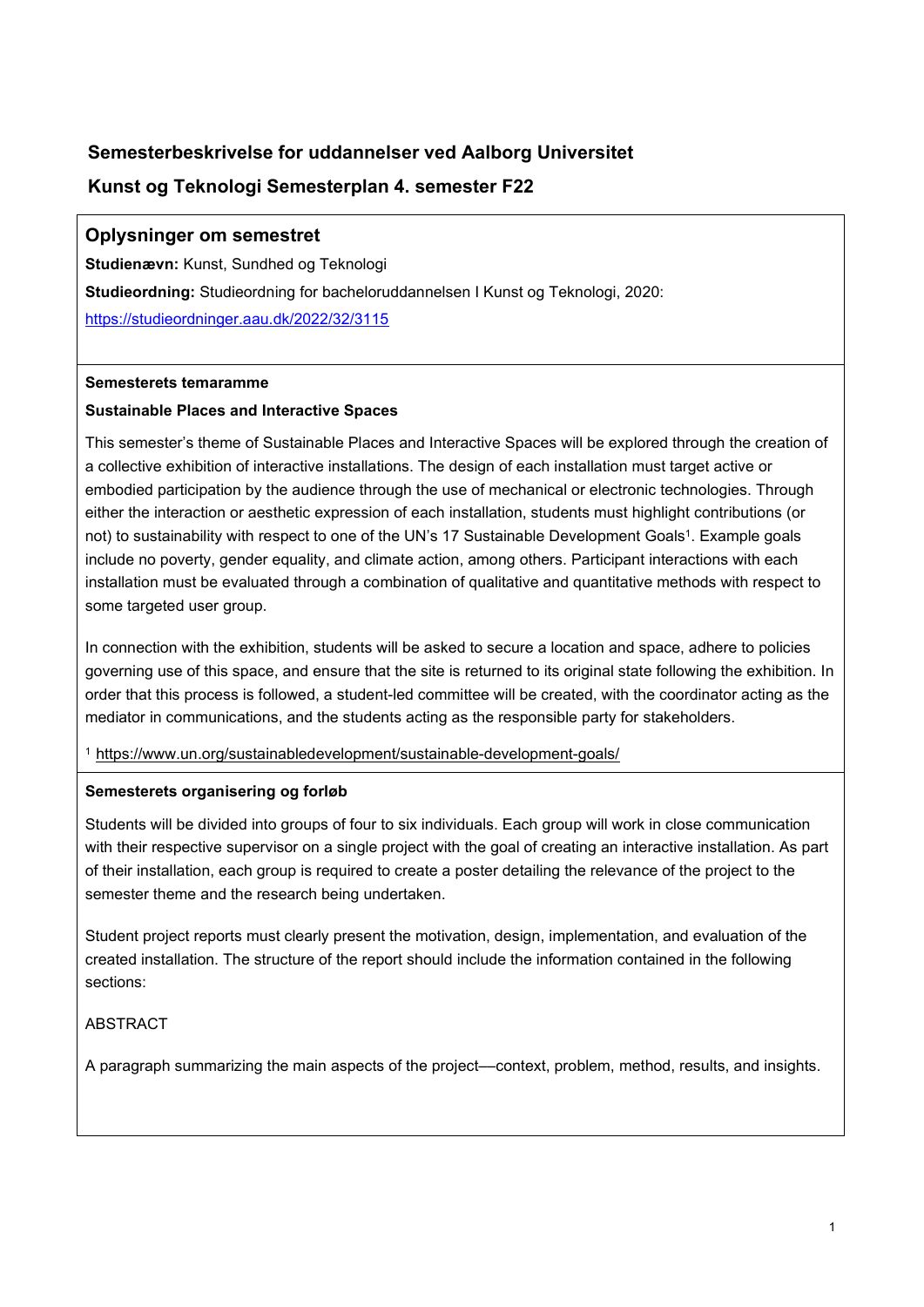# INTRODUCTION

Provide the context of the project. What is the motivation for investigating this area?

# PROBLEM STATEMENT

Concisely state the problem explored in the project. It is also possible to provide a hypothesis to be supported or rejected through one or more experiments.

## **BACKGROUND**

This section contains all previous work related to the project and is an important aspect of any type of research. Identify previous related contributions and note both the importance and shortcomings of each in relation to the project work. Always reference refutable sources (i.e., peer-reviewed journals and books) and, when possible, primary sources (i.e., the original author of the work) to avoid misinformation.

### DESIGN METHODS

What specific academic and artistic methods are employed in this project? How will the interactions and the problem statement or hypothesis be tested? Identify at least one qualitative and one quantitative method in addition to the artistic methods used.

### IMPI EMENTATION

How was the final work developed and constructed? Include overall system diagrams, floor plans, scenic designs, renderings, illustrations and other supporting evidence for the installation and exhibition. Detail the most important aspects of the implementation and place any other material in the appendix. Ideally, a reader should be able to re-create the artifact based on the information in this section.

### ANALYSIS

Was the project successful? Support this with experimental data. If there was a hypothesis, do the experimental observations support or reject it?

### FUTURE WORK

Is there anything that could have been done better? How? If this project were to be developed further, what should be done next?

### **CONCLUSION**

This is not simply a summary of what has been done in the project, but should make connections to all aspects of the work and synthesize new insights. What can others learn from this research?

### **REFERENCES**

List of references following the APA referencing style.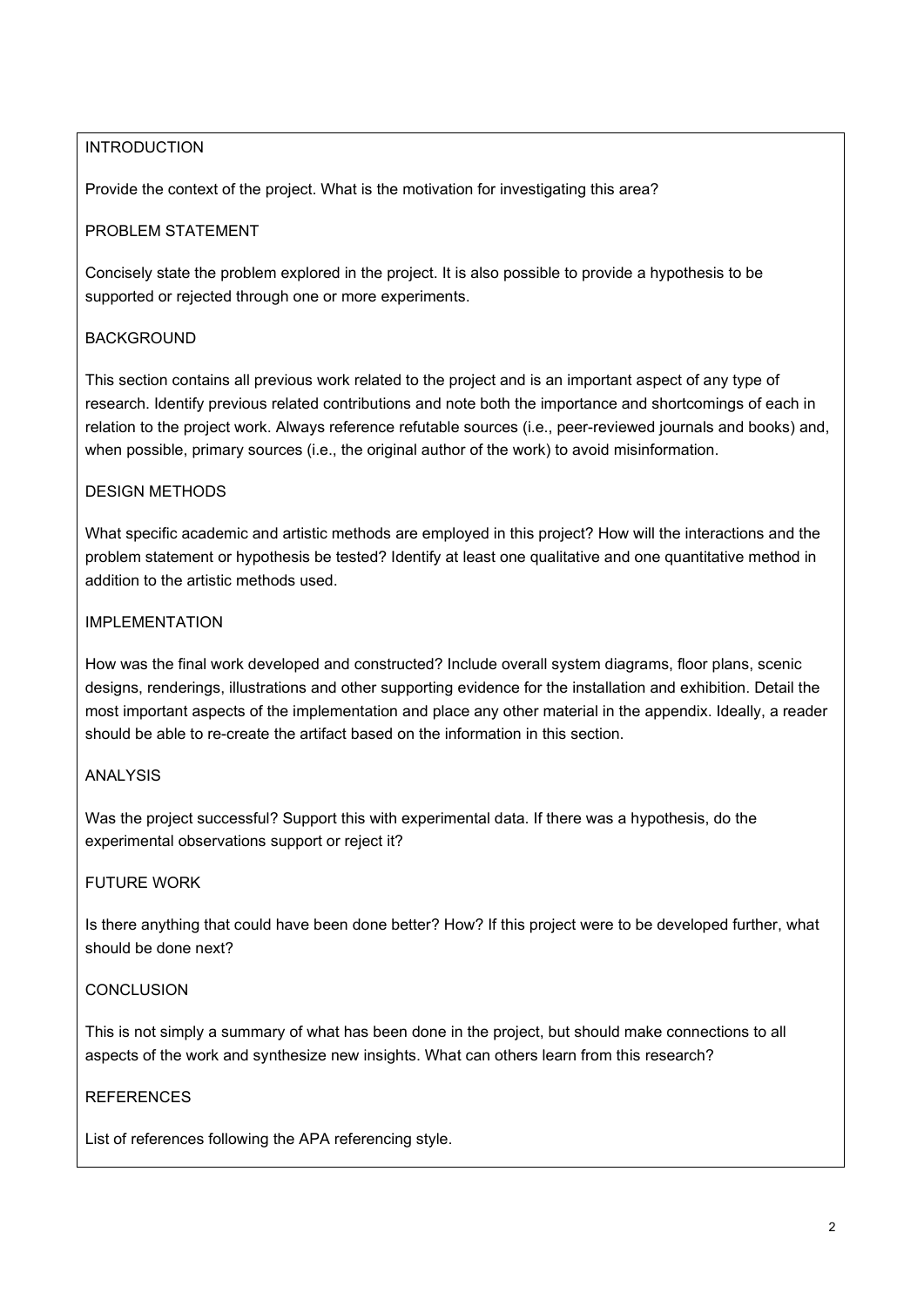## APPENDIX

Include all data here obtained during the project. This can include, for example, experimentation/observation logs, transcriptions of interviews, survey data, and source code. Note that the main text can reference the information in this section.

All figures, tables, and images in the report must be labeled with an explicit description and referred to in the main text. Students are also required to make a video documenting the final artifact and hand it in with the report.

All material in the report that is not the original creation of the students must be properly acknowledged using the APA referencing style. Failure to do so will be considered plagiarism and will lead to immediate failure and possibly also expulsion from the program.

### **Semesterkoordinator og sekretær**

**Semesterkoordinator**: Brian Bemman

**Sekretær**: Elsebeth Bækgaard

### **Modultitel, ECTS-angivelse**

Interaktionsrum i Kunst og Teknologi 15 ECTS

### **Placering**

4. Semester

### **Modulansvarlig**

XX

### **Type og sprog**

Projektarbejde i grupper Engelsk

### **Læringsmål:**

Formålet med modulet "Interaktionsrum i kunst og teknologi" er at give den studerende en introduktion til problemområder og design af løsninger i forhold til kropsliggjort interaktion ("embodied interaction") i interaktive rum, steder og installationer.

I dette modul skal den studerende opnå:

Grundlæggende viden om

- skabelse af interaktive rum og installationer, der fremmer kropsliggjort interaktion og forståelsen af det pågældende sted
- teknologier, der understøtter interaktion og aktiv deltagelse, målrettet bestemte brugergrupper
- mekaniske og elektroniske teknologier, der kan bruges til at skabe oplevelser og interaktion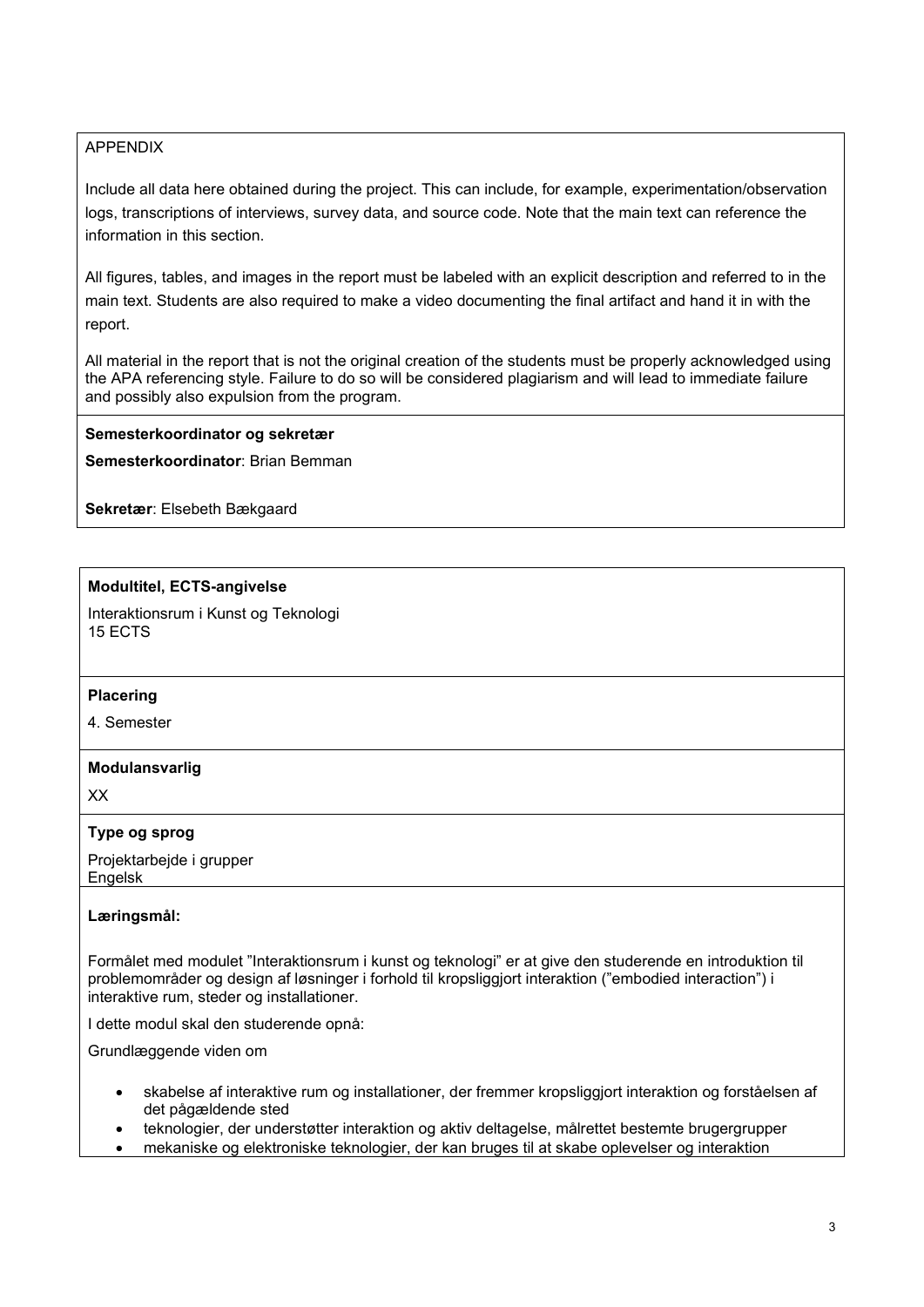• kvalitative og kvantitative metoder og værktøjer til behandling af auditiv, taktil og visuel information, der skal støtte deltagernes interaktion med installationen.

#### Færdigheder i at

- identificere og formulere en kunstnerisk problemstilling inden for temaet "Interaktionsrum i kunst og teknologi", som er rettet mod bestemte brugergrupper eller et bestemt publikum
- analysere problemstillingen og udvikle alternative koncepter for en defineret problemstilling inden for en defineret kontekst
- anvende lyd og andre teknologier i forbindelse med design af indhold til interaktive installationer og rum
- identificere, udvikle og beskrive samspillet mellem lyd, lys og rumlige virkninger, materialevalg og teknologiske løsninger med henblik på at opnå et klart æstetisk udtryk og fremme den kropsliggjorte interaktion
- vælge egnede metoder til udvikling af artefakter indenfor temaet "Interaktionsrum i kunst og teknologi".

#### Kompetencer i at

- skabe interaktive rum og installationer
- anvende interaktive teknologier, herunder styring af medier, lys og lyd
- placere egne kunstneriske løsninger i en sammenhæng (i forhold til moderne, sociokulturelle krav og konsekvenser, kunstteoretiske og æstetiske dimensioner m.v.)
- beskrive det færdige design på et professionelt niveau og formidle dette til eksterne samarbejdspartnere.

#### **Indhold**

Modulet afvikles som en række eksperimenter med interaktive installationer, der er målrettet bestemte brugergrupper eller et bestemt publikum i bestemte rumlige sammenhænge. Det kan f.eks. være pladser eller scener i byens rum, arkitektoniske rammer, lokalmiljøer, udstillingsrum m.v., hvor kunstneriske installationer opsættes og testes med henblik på at give deltagerne forskellige oplevelser, f.eks. skabelse af sociale relationer, læringsoplevelser, sensoriske og æstetiske oplevelser, aktion-reaktionsmønstre og lignende. Der undersøges og anvendes forskellige interaktive teknologier for at realisere semesterprojektet.

Fag:

I forbindelse med modulet vil der blive udbudt følgende fag:

- Interaktionsrum i kunst og teknologi
- Kunstnerisk og videnskabelig metode IV

Andre fag kan blive udbudt inden for følgende områder:

- **Interaktionsdesign**
- Audio Design
- Digital Repræsentation II

### **Omfang og forventet arbejdsindsats**

15 ECTS. 1 ECTS = 27,5 timers arbejde. 20 ECTS = 550 timers arbejde bestående af forberedelse til kursusgange, kursusdeltagelse, gruppearbejde, øvelser, vejledning og eksamen.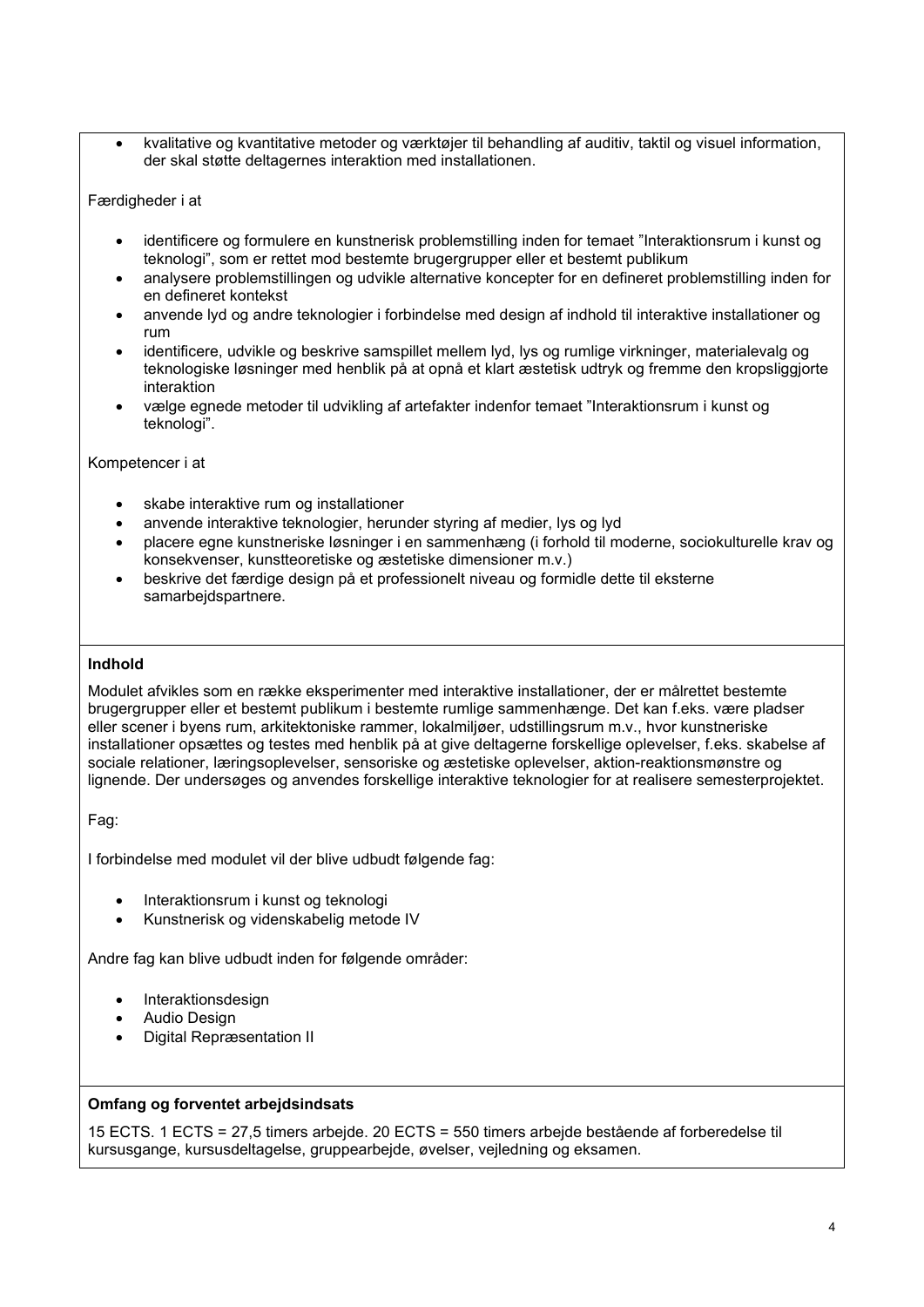# **Modulaktiviteter (kursusgange m.v.) SE I MOODLE**

### **Eksamen**

Mundtlig pba. projekt

Eksamen afvikles som en samtale mellem de(n) studerende, eksaminator og den eksterne censor på baggrund af de(n) studerendes projektrapport, som kan være en rapport eller portefølje, samt det produkt, som de(n) studerende har udarbejdet. Projekteksamen vil også omfatte andre emner fra modulfagene.

Eksamensform:

Aflevering: i grupper eller individuelt

Omfang: det skriftlige arbejde må ikke overstige 10 sider pr. studerende (15 sider ved individuelle rapporter).

Eksamensvarighed: 20 minutter pr. studerende og 10 minutter til bedømmelse og karaktergivning pr. gruppe, dog maksimum 2 timer.

Bedømmelsesform: 7-trins skala

Censur: Ekstern prøve.

# **Modultitel, ECTS-angivelse**

Kunst og Kontekst II 5 ECTS

#### **Placering**

4. Semester

### **Modulansvarlig**

XX

### **Type og sprog**

Individuelt arbejde I forhold til fagets aktiviteter

Engelsk

**Læringsmål:** 

I dette modul skal den studerende opnå:

Grundlæggende viden om

• medieteori og mediekunstteori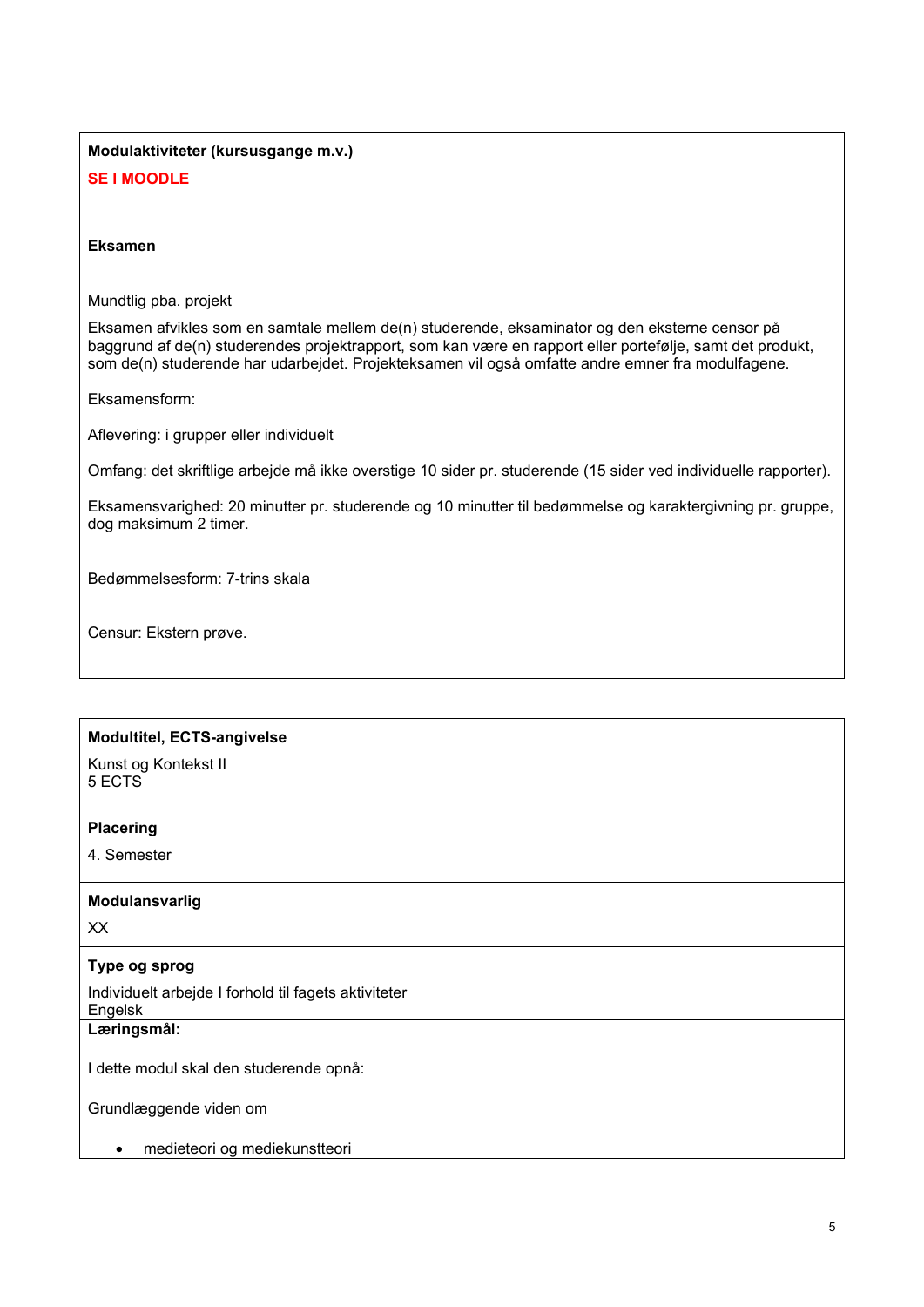- centrale begreber vedrørende tværfaglighed og synergi mellem kunst- og medieteknologi
- forskellige metoder til at analysere mediekunstværker i forhold til deres kulturelle, personlige, æstetiske og epistemologiske betydning
- teorier inden for publikumsinvolvering og -engagement i forhold til mediekunstværker
- målgruppe- og brugerbegreber inden for mediekunst og relaterede adfærdsmæssige og æstetiske præferencer.

### **Færdigheder i at**

- anvende grundlæggende teorier og metoder i forbindelse med analyse af mediekunstværker
- beskrive kunstneriske udfordringer og æstetiske formater inden for mediekunsten
- analysere publikumsinvolvering i mediekunstværker.

#### **Kompetencer** i at

- anvende teorier og metoder inden for mediekunsten
- analysere og diskutere mediekunstværker som kulturelle og æstetiske fænomener.

#### **Indhold**

I modulet "Kunst og kontekst II" undersøges mediekunstværker og deres kulturelle, æstetiske, sociale og teknologiske placering i det 20. og 21. århundrede.

Sammen med "Kunst og kontekst I" giver modulet den studerende en introduktion til de videnskabelige og teoretiske sammenhænge inden for medieteori samt kunst og teknologi. Gennem forskellige undervisningsformer som f.eks. forelæsninger, workshops, ekskursioner og seminarer lærer den studerende, hvordan man anvender teori i forbindelse med analyse af mediekunstværker.

### **Omfang og forventet arbejdsindsats**

5 ECTS. 1 ECTS = 27,5 timers arbejde. 5 ECTS = 137,5 timers arbejde bestående af forberedelse til kursusgange, kursusdeltagelse, gruppearbejde, øvelser, vejledning og eksamen.

#### **Modulaktiviteter (kursusgange m.v.)**

### **SE I MOODLE**

#### **Eksamen**

Skriftlig. Intern prøve.

Aflevering: Individuelt.

Eksamen er en bunden opgave af syv dages varighed. Opgaven bedømmes af eksaminator og en intern medbedømmer efter 7-trinsskalaen.

Omfang: Det skriftlige arbejde må ikke overstige 10 sider.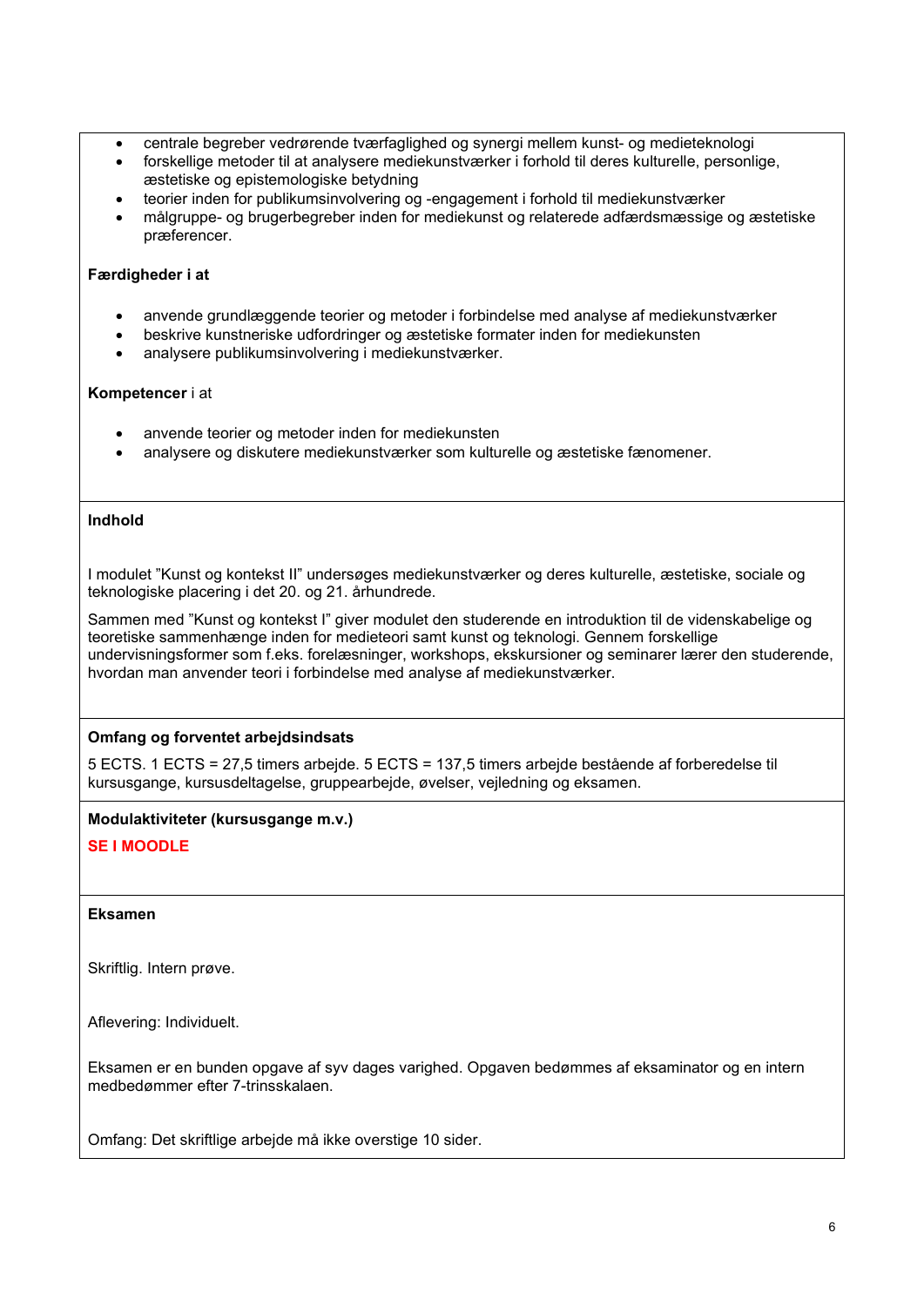## **Modultitel, ECTS-angivelse**

Internationalt samarbejde 5 ECTS

### **Placering**

4. Semester

### **Modulansvarlig**

XX

# **Type og sprog**

Gruppearbejde i forhold til fagets aktiviteter og seminarer.

# **Engelsk**

**Læringsmål:** 

I dette modul skal den studerende opnå:

Grundlæggende viden om

- teorier og metoder for samarbejde og netværkskreativitet
- globaliseringens indvirkning på mediekunst
- teknologiske betingelser og løsninger for samarbejde
- samarbejdsrelationer i projektarbejdet i internationale sammenhænge

#### Færdigheder i at

- skabe konceptuelle og tekniske rammer for samarbejde
- udvikle formater for samarbejde på baggrund af eksisterende metoder på området.

Kompetencer i at

- analysere eksisterende betingelser for samarbejde, herunder analyse af brugergrupper og deltagende institutioner
- overveje aktuelle kulturhistoriske og medieteknologiske forhold og mulige løsninger på internationalt samarbejde.

### **Indhold**

Modulet "Internationalt samarbejde" giver en teoretisk og praktisk introduktion til metoder for samarbejde med internationale kunstinstitutioner og/eller kunst- og designvirksomheder samt dets muligheder og udfordringer. Den studerende lærer at tilrettelægge og gennemføre et internationalt samarbejdsprojekt. Undervisningsformen er en workshop. Projektet støttes af relevant litteratur og case-studier, der tematiserer og diskuterer centrale begreber som globalisering, netværkskultur og samarbejdsbaseret kreativitet.

### **Omfang og forventet arbejdsindsats**

5 ECTS. 1 ECTS = 27,5 timers arbejde. 5 ECTS = 137,5 timers arbejde bestående af forberedelse til kursusgange, kursusdeltagelse, gruppearbejde, øvelser, vejledning og eksamen.

**Modulaktiviteter (kursusgange m.v.)**